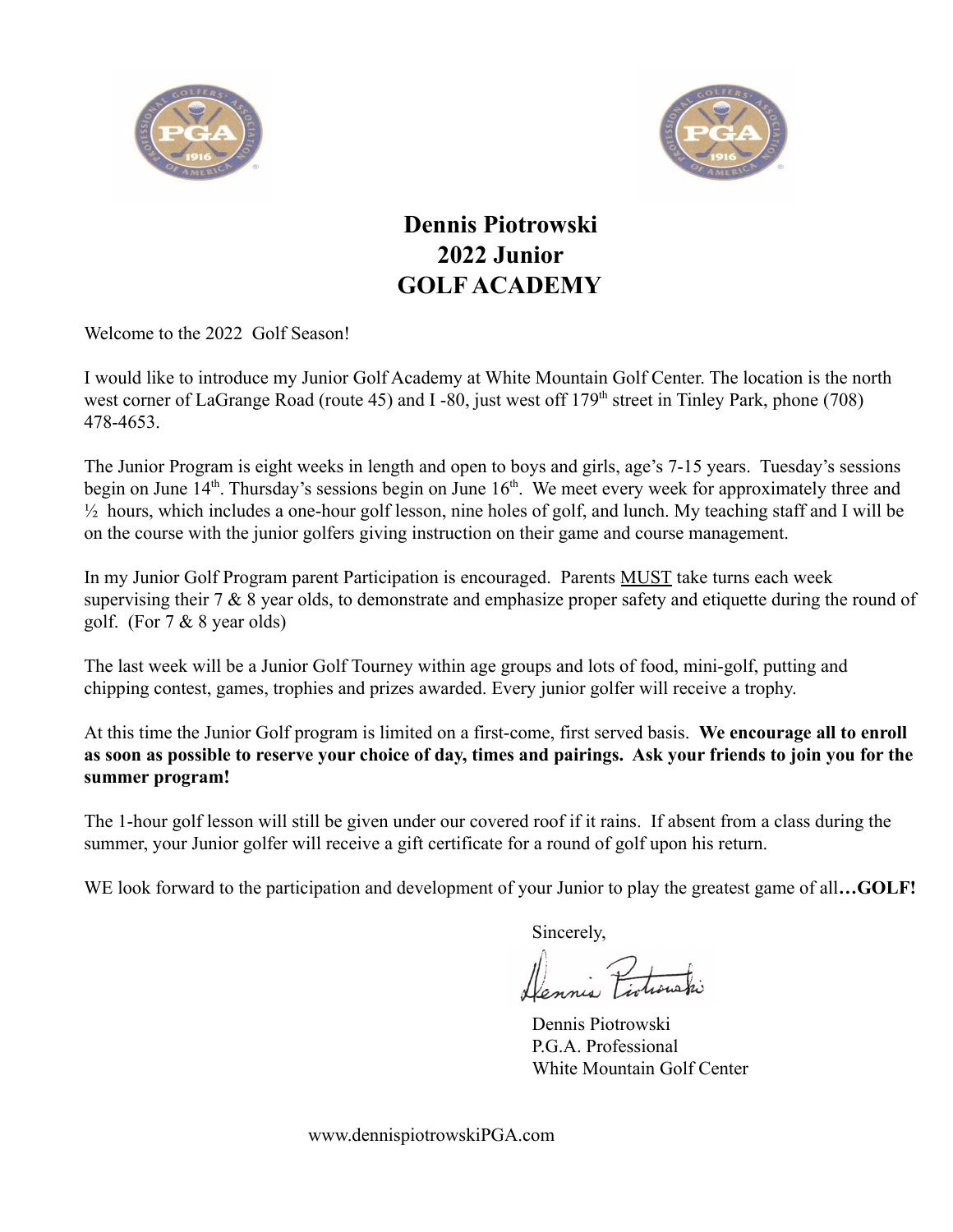## **Schedule** *JUNIOR GOLF ACADEMY*

| Where:    | <b>White Mountain Golf Center</b><br>9901 179 <sup>th</sup> Street<br>Tinley Park, IL 60477 ♦ (708) 478-4653 |  |                  |  |  |  |
|-----------|--------------------------------------------------------------------------------------------------------------|--|------------------|--|--|--|
| Days:     | <b>Tuesday or Thursday</b>                                                                                   |  |                  |  |  |  |
| Time:     | There will be three times to choose from:                                                                    |  |                  |  |  |  |
|           | $8:30$ a.m. $-12:00$ p.m.<br>1.<br>2.<br>$10a.m.-1:30 p.m.$                                                  |  |                  |  |  |  |
| Schedule: | <b>Tuesday Session</b>                                                                                       |  | Thursday Session |  |  |  |
|           |                                                                                                              |  |                  |  |  |  |
|           |                                                                                                              |  |                  |  |  |  |
|           |                                                                                                              |  |                  |  |  |  |
|           |                                                                                                              |  |                  |  |  |  |
|           |                                                                                                              |  |                  |  |  |  |
|           |                                                                                                              |  |                  |  |  |  |
|           |                                                                                                              |  |                  |  |  |  |
|           |                                                                                                              |  | Golf Tournament  |  |  |  |

## ● **Fee includes**:

- Weekly one-hour golf lesson
- Weekly nine holes of golf (my teaching staff and I will be on the course with the junior golfers giving instructions on their game and course management.)
- Unlimited Range balls with lesson
- Weekly lunch
- Weekly Long Drive Contest
- Weekly Closest to Pin Contest
- Weekly team barrel target contest
- Every Junior Golfer will receive a trophy
- Putting, Chipping Tournament Mini Golf Event on final day
- Most Improved Player Trophies in each class

**Program Fee:** \$359.00 (Checks payable to: Dennis Piotrowski Golf Instruction)

**Special Note:** There will be a 10% discount in YOUR program fee if you sign up a new Junior Golfer to join you!